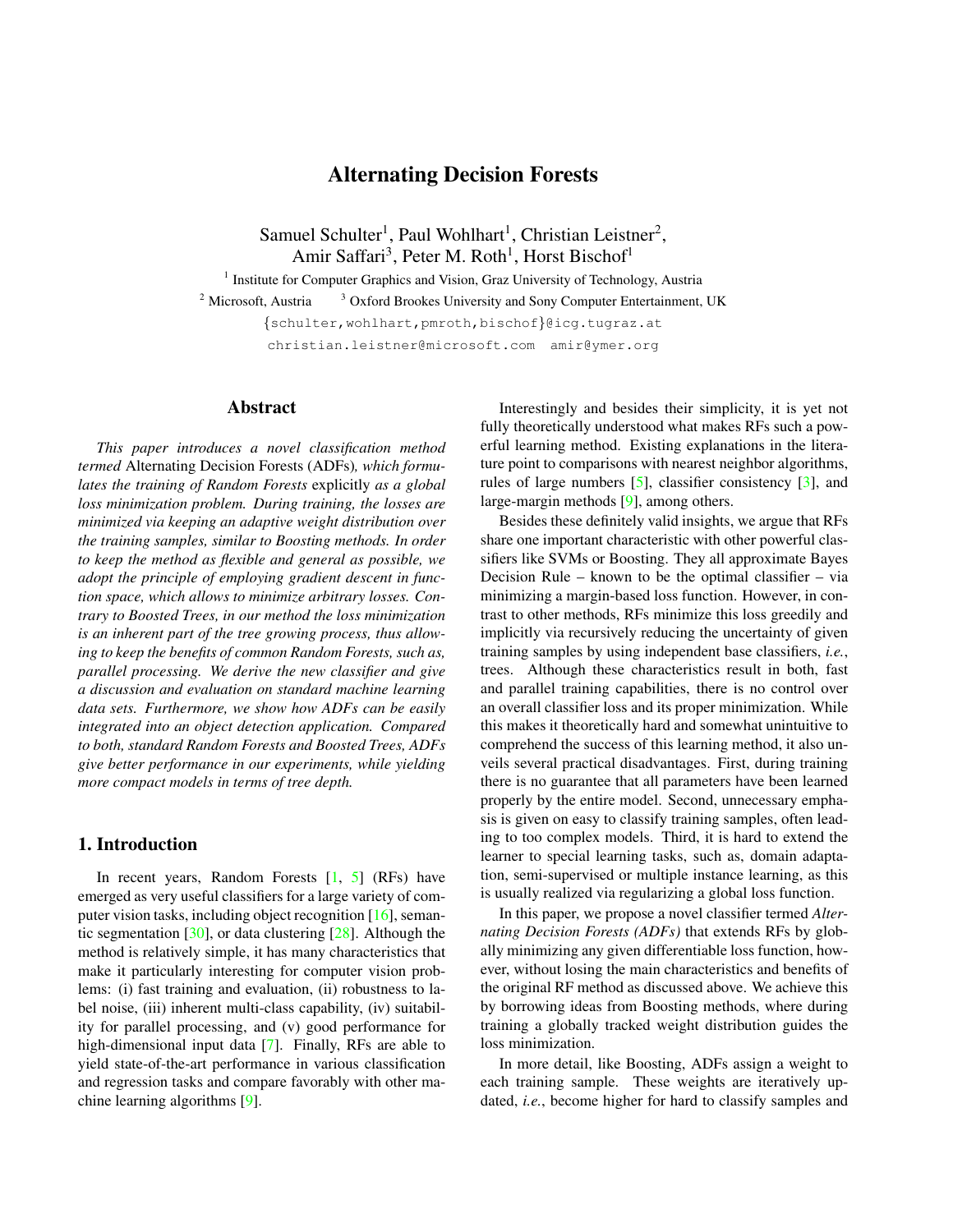<span id="page-1-3"></span>lower for easy ones, respectively. While RFs are usually trained in a depth-first manner, ADFs are trained breadthfirst. This has the main advantage that after having grown one forest stage, we can check the state of the entire model, *i.e.*, measure its performance against a global loss. To allow for incorporating arbitrary differentiable loss functions, we adopt the idea of employing gradient descent in function space [\[15\]](#page-7-8) to calculate the weight updates. In order to let each stage of the classifier follow the adaptive weight distribution, we replace standard RFs splitting criteria with the weighted entropy, while features are still randomly subsampled. Thus, ADFs *alternate* between overall weight updates, and parallel randomized tree growing, where the latter one preserves the computational benefits of common Random Forests.

In our experiments on both, machine learning and image data, we show that ADFs yield better classification errors compared to standard Random Forests and Boosted Trees. Furthermore, we empirically demonstrate that ADFs give more compact models in terms of tree depth as the training of the decision trees is guided by the sample weights, *i.e.*, the global loss function.

# <span id="page-1-2"></span>2. Alternating Decision Forests

Before introducing and discussing Alternating Decision Forests, we shortly review standard Random Forests.

Random Forests  $[1, 5]$  $[1, 5]$  $[1, 5]$  are ensembles of T binary decision trees  $\mathcal{T}_t(\mathbf{x}) : \mathcal{X} \to \mathcal{R}^K$ , where  $\mathcal{X} = \mathbb{R}^M$  is the Mdimensional feature space and  $\mathcal{R}^K = [0, 1]^K$  describes the space of class probability distributions over the label space  $\mathcal{Y} = \{1, \ldots, K\}$ . During testing, each decision tree thus returns a class probability distribution  $p_t(y|\mathbf{x})$  for a given test sample  $\mathbf{x} \in \mathbb{R}^M$ , and the final class label  $y^*$  is then obtained via averaging:

$$
y^* = \arg\max_{y} \frac{1}{T} \sum_{t=1}^T p_t(y|\mathbf{x}). \tag{1}
$$

During training of a RF, the decision trees are provided with a random subset of the training data (*i.e.*, bagging [\[5\]](#page-7-1)) and are trained independently from each other. Training a single decision tree involves recursively splitting each node such that the training data in the newly created child nodes is pure according to class labels. Each tree is grown until some stopping criterion, *e.g.*, the maximum tree depth, is reached and the class probability distributions are estimated in the leaf nodes.

A splitting function  $s(\mathbf{x}; \Theta)$  is typically parameterized by two values: (i) a feature dimension  $\Theta_1 \in \{1, \ldots, M\}$ and (ii) a threshold  $\Theta_2 \in \mathbb{R}$ . The splitting function is then defined as

$$
s(\mathbf{x}; \Theta) = \begin{cases} 0 & \text{if } \mathbf{x}(\Theta_1) < \Theta_2 \\ 1 & \text{otherwise} \end{cases} , \tag{2}
$$

where the outcome defines to which child node the sample x is routed.

Each node chooses the best splitting function  $\Theta^*$  out of a randomly sampled set  $\{\Theta^i\}$  by optimizing

<span id="page-1-0"></span>
$$
I = \frac{|L|}{|L| + |R|} H(L) + \frac{|R|}{|L| + |R|} H(R) ,\qquad (3)
$$

where  $L$  and  $R$  are the sets of data samples that are routed to the left and right child nodes, according to  $s(\mathbf{x}; \Theta^i)$ ;  $H(S)$ is the local score of a set S of data samples  $(L \text{ or } R)$ , which is either the entropy or the Gini index [\[5\]](#page-7-1). Throughout this paper, we always use the entropy, which is defined as

<span id="page-1-1"></span>
$$
H(S) = -\sum_{k=1}^{K} [p(k|S) \cdot \log(p(k|S))],
$$
 (4)

where K is the number of classes, and  $p(k|S)$  is the probability for class  $k$ , estimated from the set  $S$ .

#### 2.1. RFs Approximate the Bayes Optimal Classifier

In the literature  $[4, 26]$  $[4, 26]$  $[4, 26]$ , it is well known that the Bayes optimal classifier is the best classification technique. In practice, however, it is mostly infeasible to estimate such a classifier and one has to rely on approximations. Lin [\[23\]](#page-7-11) showed that minimizing so called Fisher-consistent marginbased loss functions automatically leads to good approximations of the unknown Bayes decision rule. Zou *et al.* [\[31\]](#page-7-12) extended this concept to multi-class problems. Prominent Fisher-consistent loss functions are, *e.g.*, hinge (SVM), exponential (Boosting) or logit (logistic regression), which deliver one reasonable explanation for the success of the corresponding learners. Due to lack of space, we refer the reader to the corresponding literature for more details.

As reviewed above, training in RFs is performed via recursively splitting training data into child nodes, where each split locally tries to optimize Eq.  $(3)$ . As shown in  $[22]$ , the local score  $H(S)$  can generally be defined as

$$
H(S) = \sum_{k=1}^{K} \left[ p(k|S) \cdot l_{mm} \left( p(k|S) - \frac{1}{K} \right) \right],
$$
 (5)

where  $l_{mm}(\cdot)$  is a margin maximizing loss function. Hence, it is easy to see that minimizing the entropy is equivalent to minimizing the log likelihood, a typical Fisher-consistent loss. Thus, via greedily minimizing such a local score, a decision tree aims at minimizing a Fisher-consistent loss function, and is hence approximating Bayes optimal learners.

However, unlike other learners like Boosting or SVM approaches, RFs do not have an explicit global loss function. In turn, the nodes operate locally and trees are grown isolated, disregarding the current state of the entire classifier. While in practice this approach performs remarkably well, there is no global control over the entire ensemble, thus leading to sub-optimal approximations.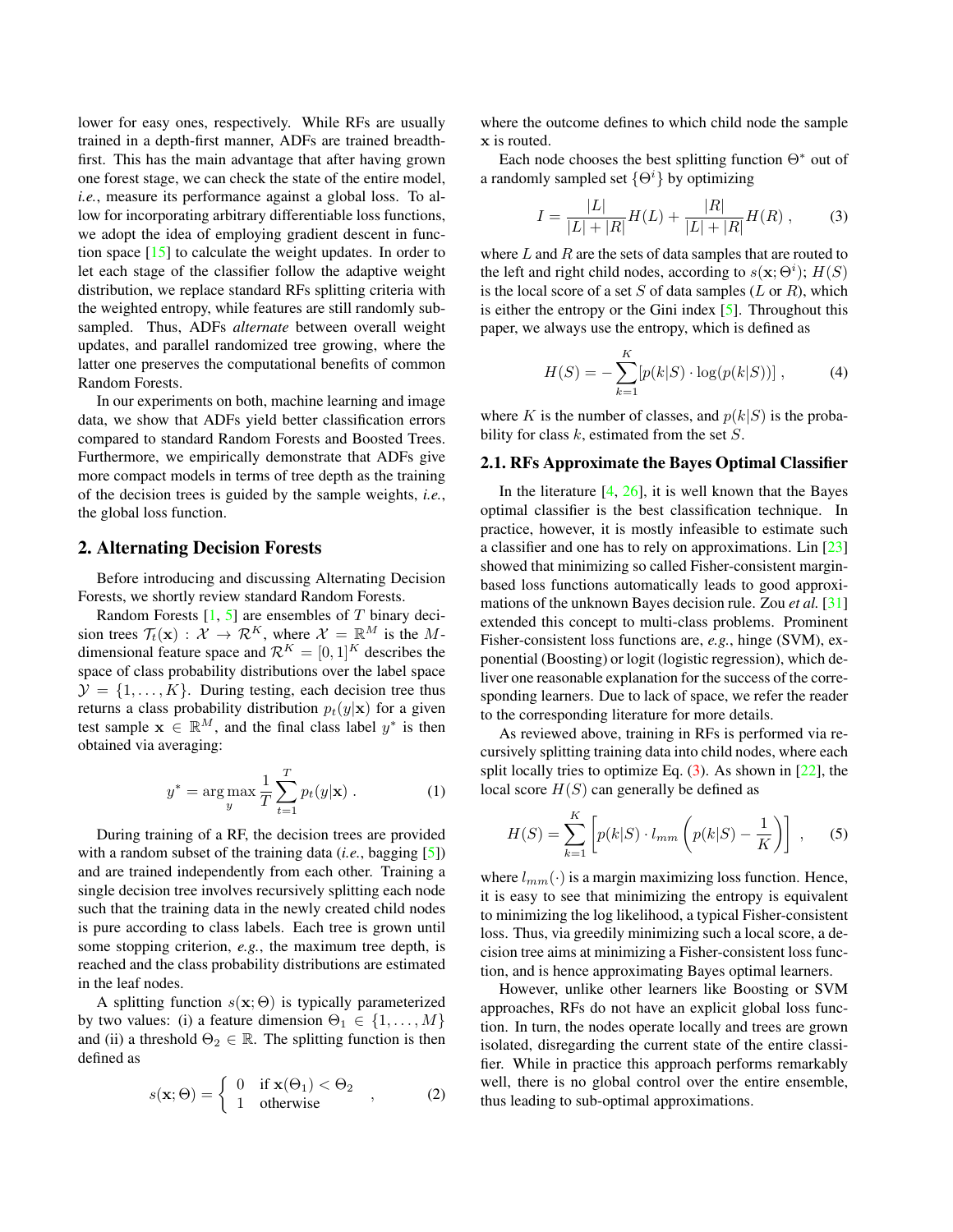<span id="page-2-3"></span><span id="page-2-0"></span>

Figure 1: Loss functions (a) and their corresponding weight update functions (b), both with respect to the margin.

#### 2.2. Introducing a Global Loss

To allow for integrating different, global loss functions into the Random Forests training procedure, we adopt ideas from Boosting  $[29, 13]$  $[29, 13]$  $[29, 13]$ . A Boosting classifier  $F(\mathbf{x})$  consists of T weak learners  $f_t(\mathbf{x}) : \mathcal{X} \to \mathcal{R}^K$ , where each weak learner gives a prediction  $p_t(y|\mathbf{x})$  about the class confidences for a sample x. The final output of a Boosting classifier is the weighted sum of the class confidences, such as,  $F(\mathbf{x}) = \sum_{t=1}^{T} \nu_t f_t(\mathbf{x})$ , where  $\nu_t$  steers the influence of each individual weak learner.

The training procedure of Boosting runs in  $T$  iterations, where in each iteration a new classifier  $f_t(\mathbf{x})$  is trained, its contribution rate  $\nu_t$  determined, and both added to the model F. Boosting also keeps a weight distribution  $w_i^t$ for all training samples  $x_i$ ,  $i = 1...N$ , in each iteration t. This weight distribution gets updated, such that "easy" samples are downweighted and "hard" samples are assigned higher weights, respectively. This allows the model to subsequently put its emphasis on hard samples (*i.e.*, those that have been misclassified).

There exist several different Boosting variants, most of them differing by the loss function they use, which in turn determines the shape of the weight distribution [\[17\]](#page-7-16). In Fig. [1a](#page-2-0) we illustrate prominent loss functions, such as, Logit, Hinge, Exponential, Savage [\[25\]](#page-7-17), and Tangent [\[24\]](#page-7-18). While the first three are well known and often used in SVMs, Boosting (*e.g.*, AdaBoost [\[14\]](#page-7-19)), or logistic regression, the last two are non-convex and more robust to outliers.

Friedman *et al.* [\[15\]](#page-7-8) showed that Boosting can be understood as performing Gradient Descent in function space, paving the way for a new Boosting method named *GradientBoost*. In more detail, given a labeled training set  ${x_i, y_i}_{i=1}^N$ , training a single weak learner can be written as the global loss minimization problem

<span id="page-2-1"></span>
$$
\underset{\Theta^t}{\arg\min} \sum_{i=1}^N l(y_i; \mathcal{F}_{1:t-1}(\mathbf{x}_i; \bar{\Theta}) + f_t(\mathbf{x}_i; \Theta^t)) \ . \tag{6}
$$

Here,  $l(\cdot)$  is a differentiable loss function,  $\mathcal{F}_{1:t-1}(\mathbf{x}; \bar{\Theta}) =$  $\sum_{j=1}^{t-1} \nu \cdot f_j(\mathbf{x}; \Theta^j)$  describes the already trained classifier

and  $f_t(\mathbf{x}; \Theta^t)$  is the classifier in the current iteration  $t; \bar{\Theta}$  is the collection of the parameters of the already fixed weak learners and  $\Theta^t$  are the parameters to be trained in the current iteration;  $\nu$  is the so-called shrinkage factor [\[17\]](#page-7-16).

With a Taylor expansion, we can re-write Eq. [\(6\)](#page-2-1) as

$$
\arg\min_{\Theta^t} \sum_{i=1}^N l(y_i; \mathcal{F}_{1:t-1}(\mathbf{x}_i, \bar{\Theta})) - \frac{\partial l(y_i, \mathcal{F}_{1:t-1}(\mathbf{x}_i; \bar{\Theta}))}{\partial \mathcal{F}(\mathbf{x})} \cdot f_t(\mathbf{x}_i; \Theta^t) ,
$$
\n(7)

in order to learn the parameters  $\Theta^t$  of the current weak classifier. As shown in  $[15]$ , this can be done by training  $f_t(\mathbf{x}; \Theta^t)$  to have high correlation with the negative gradient of the loss, which corresponds to updating the weights  $w_i^t$  for each training sample  $\mathbf{x}_i$  in iteration t as

<span id="page-2-2"></span>
$$
w_i^t = \left| \frac{\partial l(y_i, \mathcal{F}_{1:t-1}(\mathbf{x}_i; \bar{\Theta})}{\partial \mathcal{F}(\mathbf{x})} \right| . \tag{8}
$$

*GradientBoost* has the advantage that any differentiable loss function can be used. This even allows for incorporating non-convex loss functions, which have been shown to be more robust to label noise [\[25\]](#page-7-17). For better understanding, in Fig. [1b,](#page-2-0) we illustrate the derivatives of frequently used losses. For more details we refer the interested reader to [\[17\]](#page-7-16) and the references therein.

#### 2.3. Training Alternating Decision Forests

In order to incorporate any differentiable, global loss function into Random Forests, we adopt the idea of the above reviewed Gradient Boosting method, *i.e.*, we perform Gradient Descent in function space. While we could easily train Boosted Trees that respect a global loss function, *i.e.*, Gradient Boosting having decision trees as weak learners, the goal of Alternating Decision Forests is to explicitly integrate the global loss into the tree growing scheme, thus preserving the parallel training of standard RFs. For that purpose, we need (i) a stage-wise tree growing scheme during which we update the weight distribution and (ii) splitting functions taking these weights into account.

To get a *stage-wise classifier*, we let our trees grow in an iterative, breadth-first manner, contrary to a typical depthfirst scheme in standard RFs. Each stage in ADFs corresponds to a single depth of the forest, *i.e.*, the iterations are now indexed with  $d = 1, \ldots, D_{\text{max}}$ , where  $D_{\text{max}}$  is the maximum tree depth of the forest. After training each single iteration d, we have a classification model  $\mathcal{T}^d(\mathbf{x}_i) =$  $\frac{1}{T} \sum_{t=1}^{T} p_t^d(y_i|\mathbf{x}_i)$ , where  $p_t^d(y_i|\mathbf{x}_i)$  is the class probability estimate of sample  $x_i$  returned by tree  $\mathcal{T}_t^d$ , which denotes tree  $\mathcal{T}_t$  grown up to depth d. We can now use this strong classifier and a given loss  $l(\cdot)$  to update the weights  $w_i^{d+1}$ of all training samples for the next iteration as illustrated in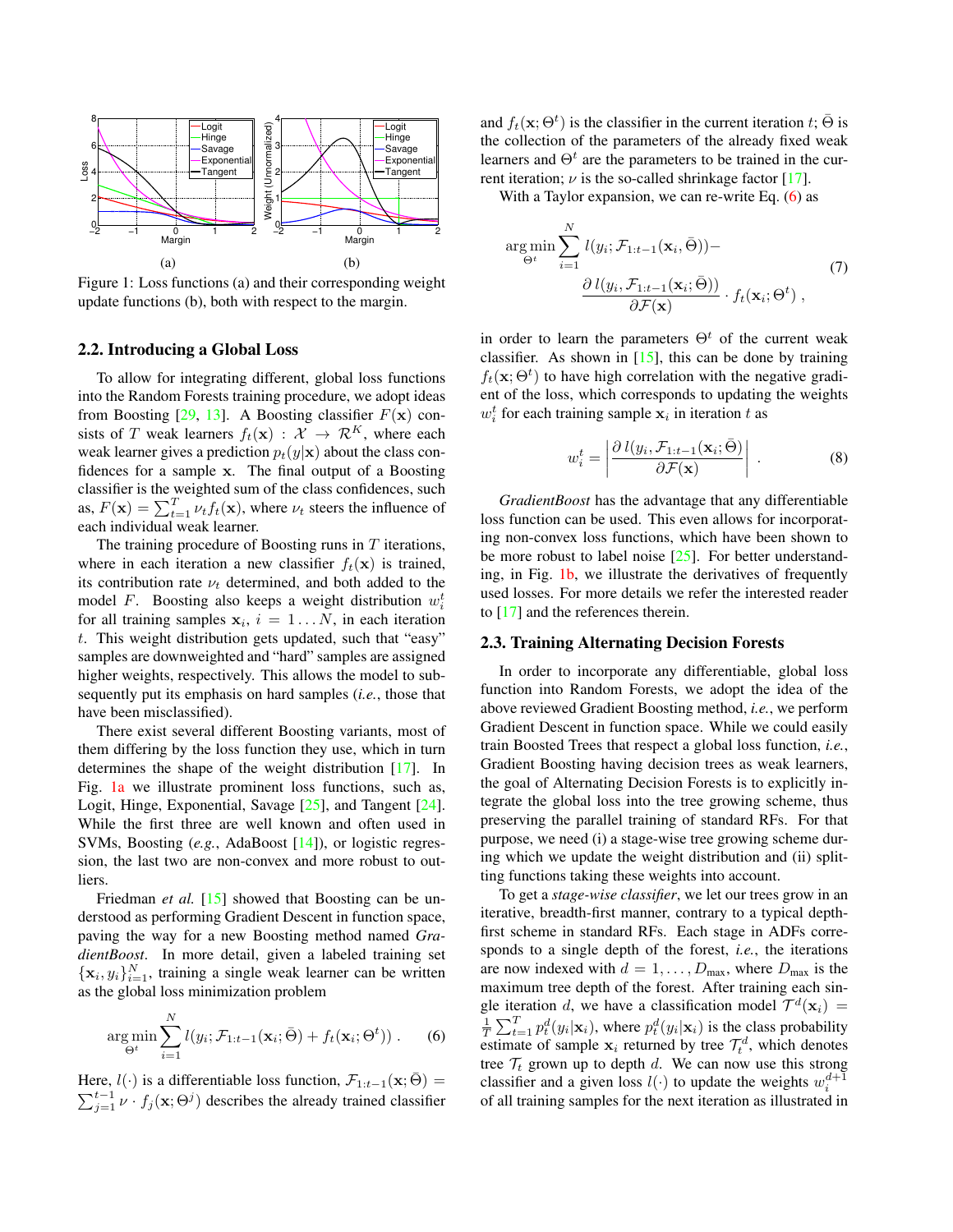<span id="page-3-4"></span><span id="page-3-0"></span>

Figure 2: Overview of the proposed tree growing principle of *Alternating Decision Forests*. In the first iteration  $(d = 1)$ , the weights  $w_i^d$  are uniform, and the first split functions are trained in a breadth-first manner. This forest with depth  $d = 2$  can give predictions on the training samples, which are used to calculate weights, based on a global loss function, for the next iteration  $d = 3$ . This procedure is repeated until the maximum tree depth  $d = D_{\text{max}}$  is reached.

Eq.[\(8\)](#page-2-2). In the first iteration, all weights are set uniformly. After the weight updates, we train the next stage of the forest in parallel. This is done by converting all leaf nodes in the current iteration to split nodes.

To let the *splitting functions consider the sample weights*, we change the standard entropy calculation from Eq. [\(4\)](#page-1-1) to become a weighted entropy by changing the estimation of the class distributions  $p(k|S)$  for the set S:

<span id="page-3-2"></span>
$$
p(k|S) = \frac{\sum_{i=1}^{|S|} \mathbb{1}[y_i = k] \cdot w_i^d}{\sum_{i=1}^{|S|} w_i^d} \,. \tag{9}
$$

Here,  $\mathbb{I}[y_i = k]$  is the indicator function returning 1 if the label  $y_i$  of the sample  $x_i \in S$  is equal to k, and 0 otherwise.

This process of *alternating* between training a single stage d and updating the weights  $w_i^{d+1}$  for the next stage is repeated until the same stopping criteria as in standard RFs are reached. Hence, we name this learning method *Alternating Decision Forests*. We give an illustrative overview of this scheme in Fig. [2](#page-3-0) and summarize it in Alg. [1.](#page-3-1) Furthermore, we note that inference in ADFs is exactly the same as in RFs, *i.e.*, ADFs also inherit the properties of low computational costs during the testing phase from RFs. Thus, Alternating Decision Forests can incorporate well-defined losses into the training of Random Forests; however, without violating their most important benefits and characteristics.

<span id="page-3-1"></span>Algorithm 1 ADF Training

**Require:** Labeled training set  $\{\mathbf x_i, y_i\}_{i=1}^N \in \mathcal X \times \mathcal Y$ **Require:** Maximum tree depth  $D_{\text{max}}$ 

1: Init weights  $w_i^1 = \frac{1}{N}$ 

- 2: Init the root nodes
- 3: for d from 1 to  $D_{\text{max}}$  do
- 4: Check stopping criteria for all nodes in depth d
- 5: Split nodes in depth  $d$ ; Eq.  $(3)$ , Eq.  $(4)$ , Eq.  $(9)$
- 6: Update weights  $w_i^{d+1}$ ; Eq. [\(8\)](#page-2-2)

7: end for

Please note that, if each tree would correspond to one weak learner  $f_t(\mathbf{x}; \Theta)$ , each being fully trained in a single iteration, we would get a version of Boosted Trees [\[17\]](#page-7-16). In contrast, we train all trees in parallel, by switching from a depth-first to a breadth-first tree growing scheme. In detail, we start the training of our model by creating  $T$  trees. Then, we run  $D_{\text{max}}$  iterations, where in each iteration all trees of the forest are simultaneously grown deeper by one stage.

The weighted tree growing scheme in ADFs can be interpreted as a guided training of each single decision tree, but also as an explicit collaboration between all trees in the model. All nodes in the trees concentrate on "hard" training samples and, thus, don't waste effort on samples that are already learned relatively well by the entire model. However, unlike Boosted Trees, this global loss is now an inherent part of Random Forests. As we show in our experimental evaluations, this property of ADFs leads to more compact models in terms of tree depth.

For RFs, an upper bound on the generalization error GE can be defined as  $GE \leq \rho \frac{1-s^2}{s^2}$  $\frac{-s^2}{s^2}$ , where  $\rho$  denotes the mean pair-wise correlation between trees and s the strength of individual trees [\[5\]](#page-7-1). A low generalization error thus requires strong but decorrelated trees. While ADFs explicitly enforce the collaboration of all trees in the forest, the decorrelation  $\rho$  can be preserved as in standard RFs, because (i) the splitting functions  $s(\mathbf{x}; \Theta)$  are still drawn completely randomly and (ii) the set of samples falling in common nodes is different for each tree. This is important as the correlation  $\rho$  directly affects the generalization error.

# <span id="page-3-3"></span>3. Relation to Previous Work

In [\[12\]](#page-7-20), Freund and Mason proposed a formulation to represent AdaBoost as a *single* decision tree. Although the method is termed Alternating Decision Tree or AD Tree, it is quite different to the algorithm presented in this paper. In more detail, an AD Tree consists of two different types of nodes, a split node and a predictor node, which are alternated during training. Several split nodes can be attached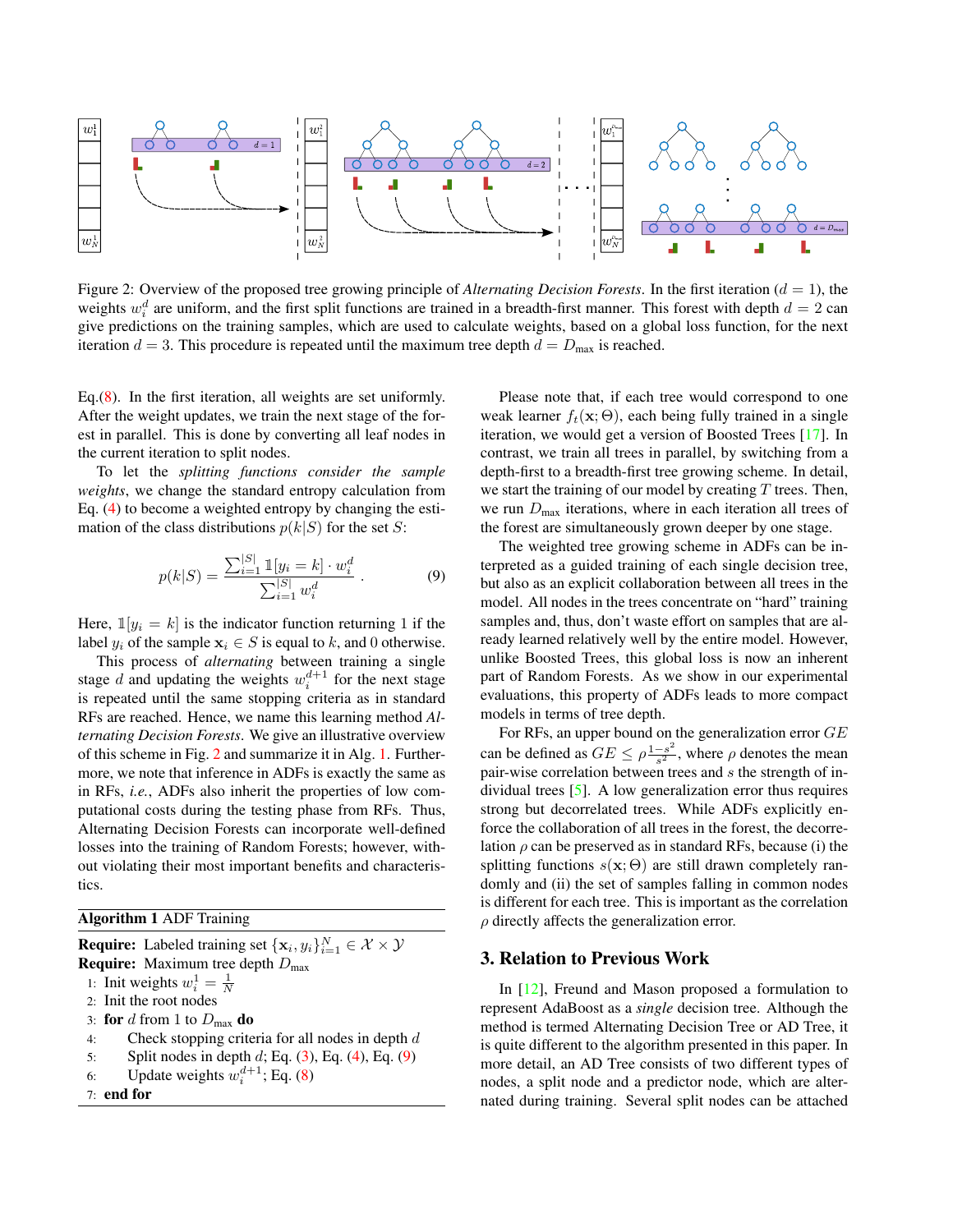<span id="page-4-1"></span>to a single predictor node, thus allowing for multiple paths of a single example to traverse down the tree. This entity makes both training and inference rather slow.

In contrast to standard RFs, the individual trees of ADFs become interdependent or entangled during training. This is similar to the works of  $[27]$  and  $[20]$  that train decision trees breadth-first or according to a priority queue, in order to incorporate contextual features into the learning process. However, both works only consider the predictions within a single decision tree and use those predictions as additional features for the splitting functions in the next stage. In contrast, ADFs collect the information from the whole classifier, *i.e.*, all decision trees, and uses the predictions in order to minimize a global loss function. While it is beyond the scope of this paper, extending ADFs to incorporate such contextual information is straight-forward.

Another work that optimizes trees according to a differentiable loss function is that of Jancsary *et al.* [\[19\]](#page-7-23), where the leaves of the trees store parameters for a Gaussian Conditional Random Field with different interaction types. Each factor type is only associated with a single tree but they are connected implicitly via the random field. In contrast, ADFs train a set of trees, which are connected via averaging over the predictions, *i.e.*, a generic Random Forest.

We further would like to point out the differences of ADFs to Boosted Trees [\[17\]](#page-7-16) (BTs), *i.e.*, standard Boosting with decision trees as weak learners. As mentioned before, in BTs, the decision trees are trained sequentially and the weights are updated after training each single tree. This makes the whole training phase much slower than ADFs, as no parallelization is possible. Furthermore, during training a single decision tree in BTs, the weights cannot be updated. Contrary, in ADFs, it is exactly this property that allows for learning more compact models as the growing of each tree is somehow guided by the weight updates from the previous depth in the trees.

## 4. Machine Learning Experiments

Our experiments on machine learning benchmarks give a detailed analysis of the proposed classifier. First, we compare ADFs with the most related competing methods, *i.e.*, Random Forests (RFs) and Boosted Trees (BTs) on 5 different data sets. We also investigate different choices of the loss function. Then, we evaluate the influence of two important parameters common to ADFs, RFs, and BTs on the overall classification performance. Finally, we give a dense evaluation of different parameter choices for our classifier.

Data sets: We use 5 standard machine learning data sets to compare ADFs with related approaches and also to investigate different parameter settings. We use the *G50c* data set from [\[8\]](#page-7-24), the *Letter* and *MNIST* data sets from [\[11\]](#page-7-25), the *USPS* data set from [\[18\]](#page-7-26), and the *Char74k* data set from [\[6\]](#page-7-27). The properties of these data sets are summarized in Tab. [1.](#page-4-0)

<span id="page-4-0"></span>

| Dataset      | # Train | # Test | # Features | # Classes                   |
|--------------|---------|--------|------------|-----------------------------|
| G50c         | 50      | 500    | 50         | $\mathcal{D}_{\mathcal{L}}$ |
| Letter       | 16000   | 4000   | 16         | 26                          |
| <b>USPS</b>  | 7291    | 2007   | 256        | 10                          |
| <b>MNIST</b> | 60000   | 10000  | 784        | 10                          |
| Char74k      | 66707   | 7400   | 64         | 62.                         |

Table 1: Properties of the machine learning data sets used in our evaluation.

Experimental Setup: For a fair comparison between all three classifiers we set the common parameters to the same values. We thus set the number of trees  $T = 100$  (for BT, this is equivalent to the number of weak learners), the maximum depth  $D_{\text{max}}$  of the trees to either 10, 15, or 25 (depending on the size of the training data of the data sets), the pending on the size of the training data of the data sets), the number of random splits per node to  $\sqrt{M}$  [\[5\]](#page-7-1), the number of random thresholds to 10 per node and the minimum number of samples for further splitting to 5. We always report the average error and standard deviation over several independent runs as all classifiers are non-deterministic; we have 250 runs for *G50c* and 5 runs for the remaining data sets, as they are much larger.

## 4.1. Comparison of ADFs with Other Classifiers

First, we directly compare all methods against each other on all 5 data sets. As the common parameters of ADFs, RFs and BTs are set equally, as mentioned before, we directly compare the way the tree structure is built. For ADFs and BTs we also evaluate 5 different loss functions that can be integrated in the Gradient Boosting formulation: Logit, Hinge, Exponential, Savage [\[25\]](#page-7-17) and Tangent [\[24\]](#page-7-18).

Tab. [2](#page-5-0) depicts our results. As can be seen, the combination of ADFs and the Tangent loss function yields the best results on all 5 data sets. ADFs with Savage loss and Exponential loss are the second best choices on 3, respectively 1 data sets. Only for *G50c*, BTs with Savage loss gives the second best results. Most interesting, however, is the fact that ADFs (Tangent loss) constantly outperform both RFs and BTs, *i.e.*, the main competitors.

It is also worthwhile to investigate the influence of the different loss functions. The Logit, Hinge and Exponential losses are typically outperformed by the Savage and Tangent losses for both methods, ADFs and BTs. This indicates that the non-convexity of the loss, and thus the robustness to outliers (see Sec. [2](#page-1-2) and Fig. [1a\)](#page-2-0), plays a crucial role for the weight updates and thus the tree growing. For our further experiments, we fix the loss function to be the Tangent loss, as we can expect the best overall performance.

We further evaluate the computational costs of training ADFs and give a relative comparison to RFs and BTs in Tab. [3.](#page-5-1) As expected, BTs are much slower (around 7 times slower), while ADFs and RFs show similar training time.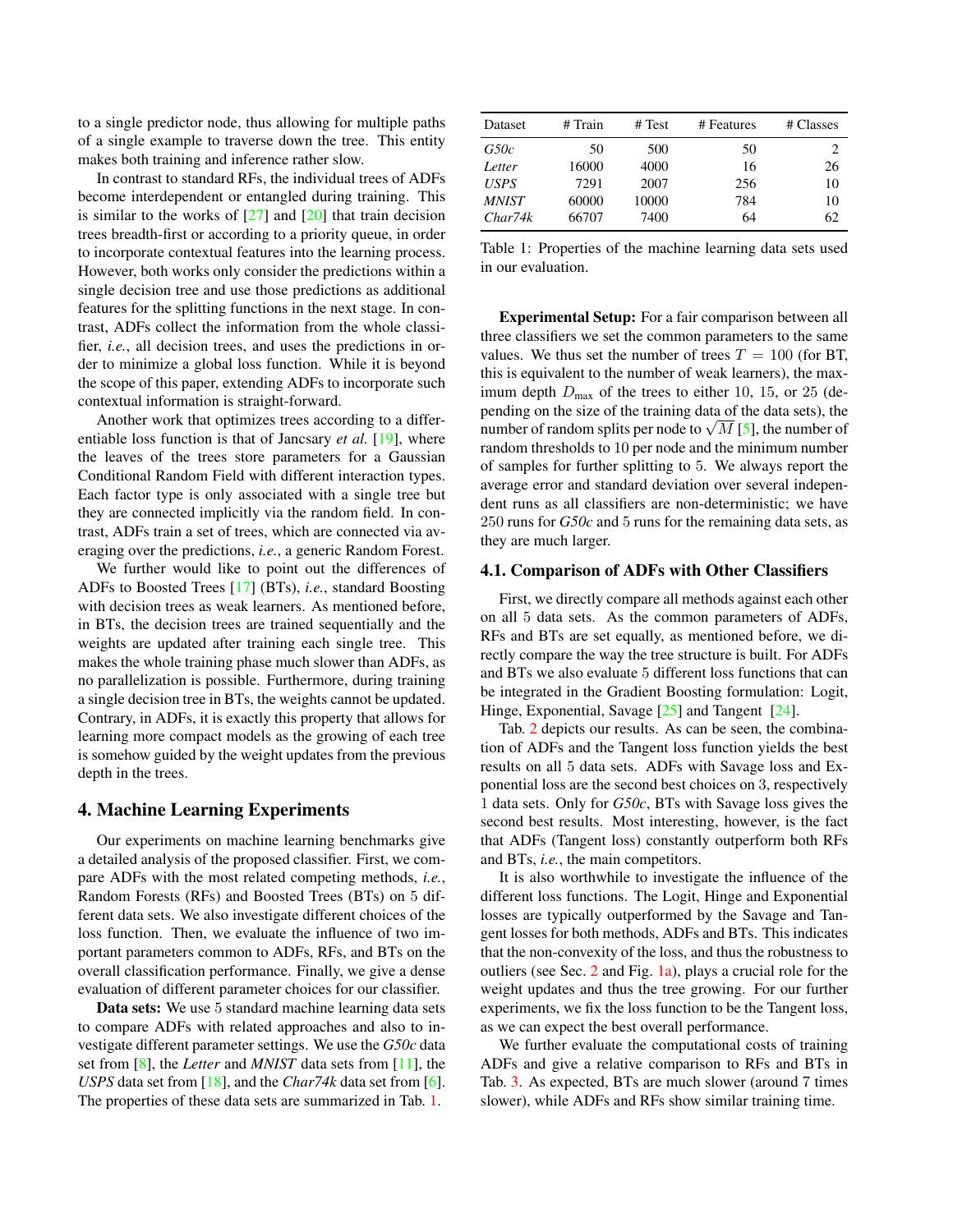<span id="page-5-3"></span><span id="page-5-0"></span>

| Method                    | Loss                      | G50c             | Letter          | <b>USPS</b>     | <b>MNIST</b>    | Char74k          |
|---------------------------|---------------------------|------------------|-----------------|-----------------|-----------------|------------------|
| <b>Alternating</b>        | Logit                     | $19.83 \pm 1.34$ | $6.81 \pm 0.34$ | $6.31 \pm 0.23$ | $3.82 \pm 0.08$ | $17.38 \pm 0.16$ |
| <b>Decision</b>           | Hinge                     | $19.47 \pm 1.26$ | $4.89 \pm 0.16$ | $5.87 \pm 0.19$ | $3.20 \pm 0.06$ | $17.00 \pm 0.10$ |
| <b>Forests</b>            | Exp                       | $19.09 + 1.17$   | $4.27 + 0.13$   | $6.03 + 0.29$   | $2.96 \pm 0.05$ | $16.82 + 0.15$   |
|                           | Savage $\lceil 25 \rceil$ | $19.00 + 1.32$   | $3.94 \pm 0.14$ | $5.76 \pm 0.16$ | $2.78 \pm 0.09$ | $16.92 \pm 0.15$ |
|                           | Tangent $[24]$            | $18.71 \pm 1.27$ | $3.52 \pm 0.12$ | $5.59 \pm 0.16$ | $2.71 \pm 0.10$ | $16.67 \pm 0.21$ |
| <b>Boosted Trees</b> [17] | Logit                     | $18.99 \pm 1.51$ | $4.98 + 0.09$   | $5.99 + 0.21$   | $3.18 + 0.08$   | $17.98 + 0.19$   |
|                           | Hinge                     | $18.97 \pm 1.33$ | $4.87 + 0.15$   | $5.90 + 0.15$   | $3.23 + 0.05$   | $17.65 + 0.19$   |
|                           | Exp                       | $18.91 \pm 1.30$ | $4.78 \pm 0.12$ | $5.83 + 0.19$   | $3.17 + 0.07$   | $17.57 \pm 0.10$ |
|                           | Savage $[25]$             | $18.87 \pm 1.31$ | $4.65 \pm 0.12$ | $5.92 \pm 0.19$ | $3.19 \pm 0.07$ | $17.62 \pm 0.25$ |
|                           | Tangent [24]              | $18.90 \pm 1.31$ | $4.70 \pm 0.18$ | $5.93 \pm 0.27$ | $3.15 + 0.05$   | $17.59 + 0.29$   |
| Random Forests [1, 5]     | $\overline{\phantom{0}}$  | $18.91 \pm 1.33$ | $4.75 \pm 0.10$ | $5.96 \pm 0.21$ | $3.21 \pm 0.07$ | $17.76 + 0.13$   |

Table 2: Alternating Decision Forests compared with the two main competitors, Random Forests and Boosted Trees, on 5 data sets. Best performing methods are highlighted and marked bold-face, second best methods are highlighted only.

<span id="page-5-1"></span>

| Method    | G50c | Letter | <b>USPS</b> | <b>MNIST</b> | Char <sup>74k</sup> |
|-----------|------|--------|-------------|--------------|---------------------|
| ADF       | 1.0  | 1.0    | 1.0         | 1.0          | 1.0                 |
| <b>BT</b> | 3.99 | 6.55   | 7.32        | 7.05         | 7.09                |
| RF        | 1.55 | 0.45   | 0.70        | 0.79         | 1.52                |

Table 3: Training time comparison between the three main competitors on all 5 data sets, relative to ADFs.

#### 4.2. Comparison of Common Parameters

Next, we evaluate the influence of two important parameters of all evaluated classifiers on the Char74k data set. We investigate the number of trees  $T$  and the maximum tree depth  $D_{\text{max}}$ , which we vary in the ranges [1, 100] and [10, 25], respectively. As mentioned before, we choose the Tangent loss for both ADFs and BTs due to the good overall performance in the last experiment.

It is interesting that ADFs improve over RFs and BTs only for larger number of trees (see Fig. [3a\)](#page-5-2). For a small number of trees, the performance is more or less the same. This could be explained by the weight updates in ADF, which follow the predictions of the current state of the classifier. However, due to the small number of trees and the fact that the trees are not fully grown yet, these predictions are unreliable. This might decrease the performance as the weights take unreasonable values. However, as soon as the number of trees increases, also the performance of ADFs increases and outperforms both RFs and BTs.

The behavior of the second parameter, *i.e.*, the maximum tree depth  $D_{\text{max}}$ , is different. Here, ADFs consistently outperform RFs and BTs (see Fig. [3b\)](#page-5-2). This can be explained by the fact that the weight updates can rely on more stable predictions, as a larger number of trees is available. This experiment also reflects the guidance of the tree growing mentioned in Sec. [3,](#page-3-3) as both RFs and BTs need deeper trees to reach the performance of ADFs.

<span id="page-5-2"></span>

Figure 3: Influence of (a) the number of trees  $T$  and (b) the maximum tree depth  $D_{\text{max}}$  on the three classifiers ADFs, RFs, and BTs on the *Char74k* data set.

#### 4.3. Parameter Evaluation

Finally, we also give a detailed evaluation of various parameter choices on the *Char74k* data set for our proposed method. Here, we compare several combinations of two different parameters – again, the number of trees  $T$  and the maximum tree depth  $D_{\text{max}}$ . We show our results in Tab. [4.](#page-6-0)

This evaluation confirms the properties of ADFs, inherited from RFs. The performance steadily increases with the number of trees and also the maximum depth of the trees. Parameter choices beyond those shown in the table do not further improve the results, which indicates that the performance saturates at some point, similar as for RFs and BTs. Tab. [4](#page-6-0) also contains our overall best result of 16.18% error on the *Char74k* data set with 300 trees and a maximum depth of 25.

# 5. Alternating Decision Hough Forests

We now adopt our novel Alternating Decision Forests for one concrete computer vision application, namely for object detection with the popular Hough Forests (HFs) framework [\[16\]](#page-7-2). We denote our extension Alternating Decision Hough Forests (ADHF).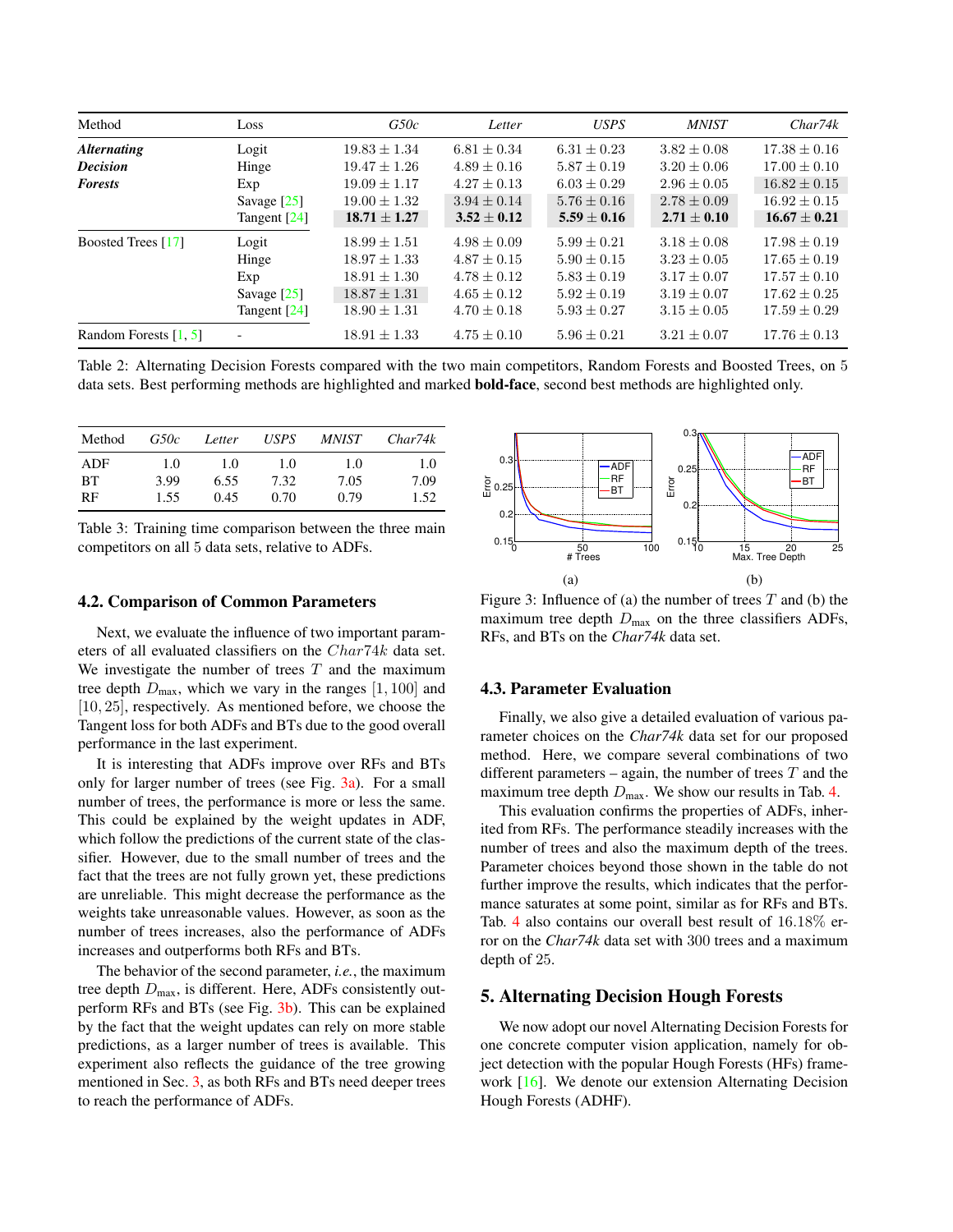<span id="page-6-2"></span><span id="page-6-0"></span>

| Tree Depth       | Number of trees $T$ |                  |                  |                  |                  |                  |                  |
|------------------|---------------------|------------------|------------------|------------------|------------------|------------------|------------------|
| $D_{\text{max}}$ |                     | 10               | 25               | 50               | 100              | <i>200</i>       | 300              |
| $\overline{5}$   | $83.12 \pm 0.68$    | $53.75 \pm 0.69$ | $48.15 \pm 0.58$ | $46.34 \pm 0.54$ | $44.97 \pm 0.29$ | $44.20 \pm 0.13$ | $44.38 \pm 0.14$ |
| 10               | $55.63 \pm 1.75$    | $34.32 \pm 0.35$ | $32.17 \pm 0.37$ | $31.23 \pm 0.19$ | $30.60 \pm 0.25$ | $30.49 \pm 0.08$ | $30.40 \pm 0.15$ |
| 15               | $39.76 \pm 1.18$    | $24.64 + 0.43$   | $21.66 \pm 0.38$ | $20.38 \pm 0.17$ | $19.79 \pm 0.20$ | $19.61 \pm 0.13$ | $19.41 \pm 0.14$ |
| 20               | $36.07 \pm 0.54$    | $21.52 + 0.32$   | $18.83 \pm 0.15$ | $17.72 + 0.12$   | $17.09 + 0.12$   | $16.93 + 0.11$   | $16.72 + 0.13$   |
| 25               | $35.52 \pm 0.41$    | $21.17 + 0.25$   | $18.52 + 0.21$   | $17.16 + 0.28$   | $16.66 + 0.22$   | $16.38 + 0.22$   | $16.18 + 0.13$   |

Table 4: Different parameter choices of the number of trees T and the maximum tree depth  $D_{\text{max}}$  for Alternating Decision Forests on the *Char74k* data set.

HF is an object detection approach that describes an object by a set of  $16 \times 16$  patches  $P_i$ , each storing several appearance feature channels  $\Phi_c(P_i)$ , one offset vector  $\mathbf{d}_i$  that points to the object center, and a label  $y_i$  indicating that the patch belongs to an object. Negative patches are extracted from background regions and do not store an offset vector. Given those patches  $P_i$ , a Random Forest is trained with two different splitting criteria: (i) a standard classification criterion (see Sec. [2\)](#page-1-2) and (ii) a regression criterion [\[16\]](#page-7-2). The former criterion tries to split patches according to the class label, the latter one according to the offset vectors (only for positive patches). The splitting function  $s(P_i; \Theta)$  in HF is defined as

$$
s(P_i; \Theta) = \begin{cases} 0 & \text{if } P_i^{\Theta_1}(\Theta_2) - P_i^{\Theta_1}(\Theta_3) < \Theta_4 \\ 1 & \text{otherwise} \end{cases}, (10)
$$

where  $\Theta$  defines the splitting parameters. The feature channel is given by  $\Theta_1$ , two pixel positions within the patch are defined by  $\Theta_2$  and  $\Theta_3$ , and a random threshold is given by Θ4. The resulting RF stores a foreground probability and a set of offset vectors in its leaf nodes. The two criteria ensure that the leafs are clean with respect to both, labels and offset vectors.

However, as in standard RFs, also Hough Forests only optimize the entropy on the node level, *i.e.*, locally, without regarding a global loss function. This results in the same disadvantages as for standard RFs. We thus also incorporate the minimization of a global loss function via iterative weight updates in the classification criterion in this framework. Each patch  $P_i$  is thus assigned a weight  $w_i$ , which is always updated after training a single stage of the classifier according to a given global loss function  $l(\cdot)$ , as described in Sec. [2.](#page-1-2)

The inference process of both, HFs and ADHFs, is equal and follows the generalized Hough voting scheme. Each patch in a test image votes for tentative object centers in a Hough image, where local maxima indicate detected objects [\[16\]](#page-7-2).

Evaluation: We evaluate ADHF on two different data sets, *TUD-pedestrian* [\[2\]](#page-7-28) and *ETHZ-cars* [\[21\]](#page-7-29). We compare with standard Hough Forests [\[16\]](#page-7-2) (HFs), but also with

<span id="page-6-1"></span>

Figure 4: Precision-Recall curves of ADHF, BHF, and HF on (a) the *TUD-pedestrian* and (b) the *ETHZ-cars* data sets.

Boosted Hough Forests (BHFs), *i.e.*, Boosting with a Hough Tree as weak learner, similar to Boosted Trees [\[17\]](#page-7-16). For both data sets, we extract a total number of 12000 patches and train a forest with 10 trees, a maximum depth of 15 and 5000 random tests per node. We also evaluate different loss functions for ADHF and BHF. For a fair comparison, we randomly extract the set of patches  $P_i$  once and let all methods, *i.e.*, ADHFs, BHFs, and HFs, use the same set for training. We thus prevent benefits for one method, just due to a better training set. Furthermore, we average our results over 5 independent runs because of the random nature of the methods.

Interestingly, our evaluations revealed that different loss functions perform better on different data sets. While for *TUD-pedestrian* both non-convex and noise-robust loss functions, *i.e.*, Savage and Tangent, give the best results, for *ETHZ-cars* the Logit and Exponential losses outperform the others. This observation holds for both, ADHF and BHF. An intuitive explanation for this result is that the *ETHZcars* data set contains less noise than the *TUD-pedestrian* data set, as cars typically fit well in the bounding boxes, which is not true for pedestrians.

We present our results as precision-recall curves and average precision values [\[10\]](#page-7-30) in Fig. [4.](#page-6-1) For ADHF and BHF, we show the curves of the best performing loss functions as presented above. As can be seen, ADHF and BHF can both outperform standard HF, while BHF take much more time to train (around 7 times), *cf.*, Tab. [3.](#page-5-1)